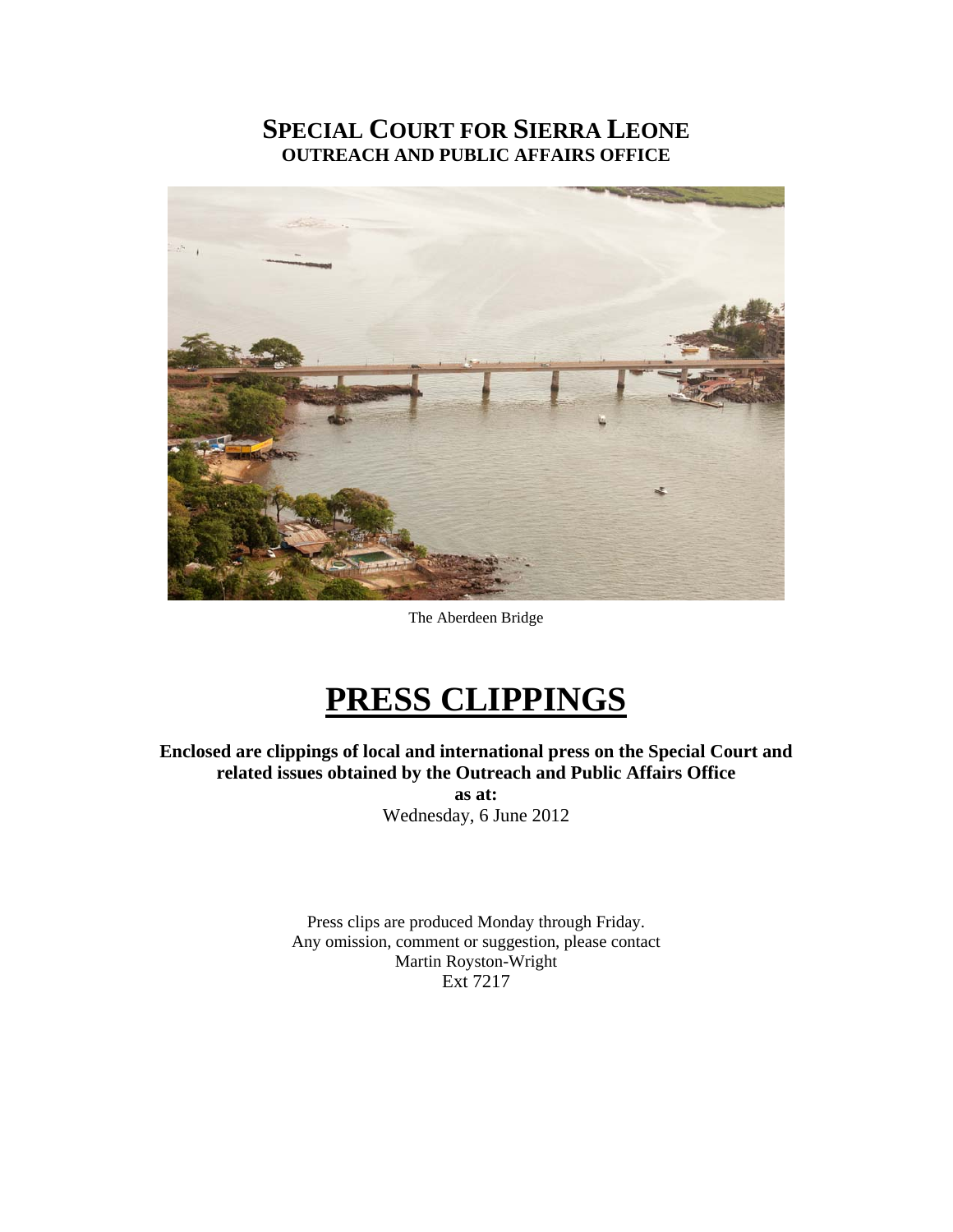| <b>International News</b>                                               |           |
|-------------------------------------------------------------------------|-----------|
| Charles Taylor at The Hague, David Lawley-Wakelin/ The Independent      | Pages 3-4 |
| Chief Prosecutor Allays Fears/ The Analyst                              | Pages 5-6 |
| ICC Prosecutor Urges UN to Consider Sudanese Arrests / Voice of America | Page 7    |
| Victims' Legal Representatives Sworn in / Naharnet                      | Page 8    |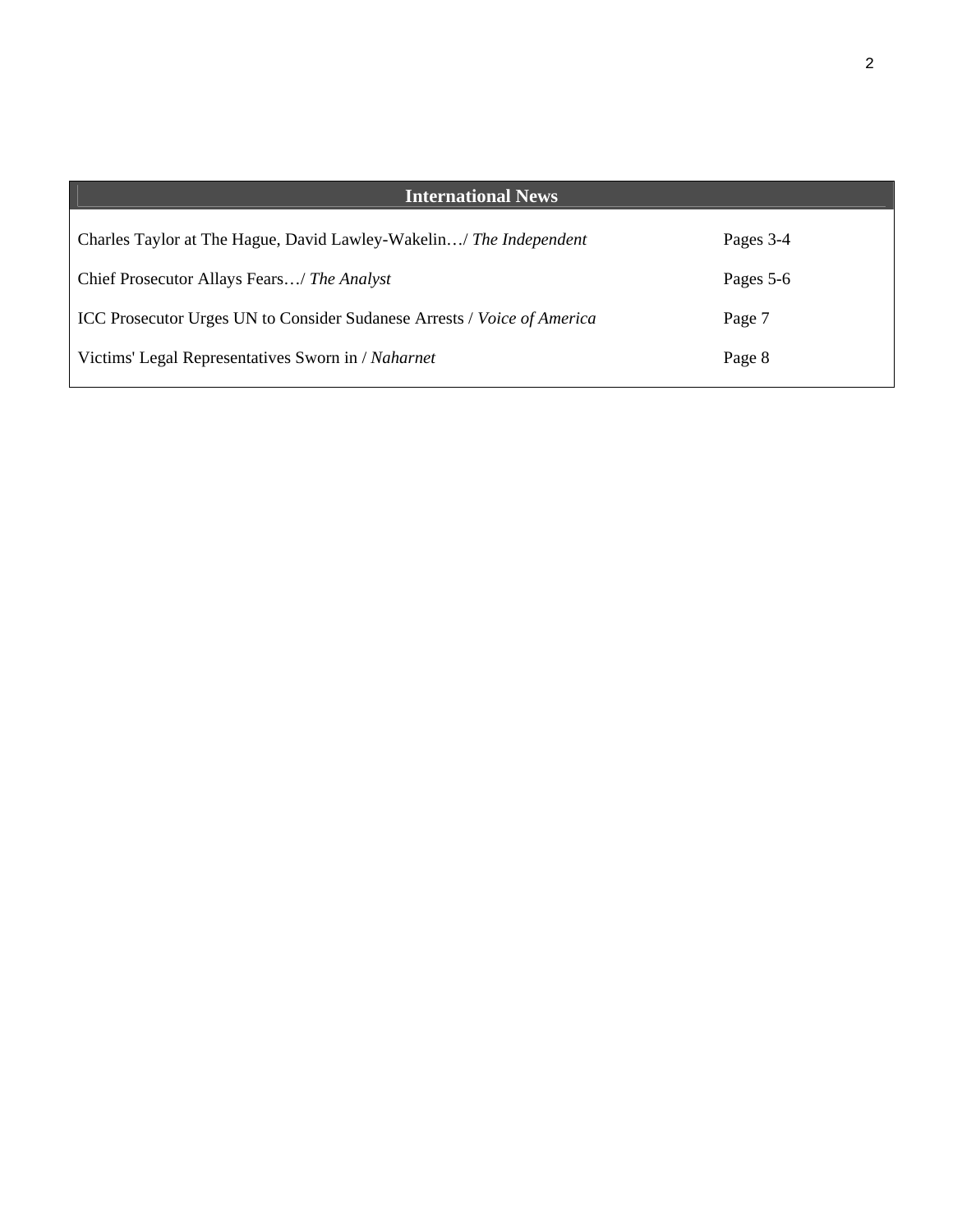# **Charles Taylor at The Hague, David Lawley-Wakelin and Tony Blair's 'moral decline and fall'**

#### By Emanuel Stoakes

Last week, Charles Taylor, the first former head of state to be convicted by an international tribunal since the judgement of high-level Nazis in Nuremberg, received a long-overdue conviction at the Hague for "aiding and abetting, as well as planning, some of the most heinous and brutal crimes recorded in human history." Liberia's ex-President (pictured), looking broken and old, now faces the prospect of spending the rest of his natural life in a British jail for his offences, a luxury that many West Africans, cruelly maimed, raped, enslaved or murdered in Sierra Leone's civil war did not enjoy.

Elsewhere, our octogenarian head of state celebrates the diamond anniversary of her ascension to Majesty. This sixth of June, she will have shared a table with Mahinda Rajapaksa: the President of Sri Lanka, a man allegedly responsible for appalling war crimes. Rajapaksa denies these claims. This comes after Her Maj condescended to host Bahrain's Hamad Al- Khalifa among an assorted salad of autocrats, alleged human rights abusers and other, less controversial, leaders earlier in the month. The Bahraini Sheikh haunted the gilded halls of quasi-power while the on-going suffering of his people was, one must assume, allowed to drift discreetly into Mrs Windsor's Royal memory hole.

Not far from the venue for this genteel gathering, the man whose intervention in Sierra Leone many believe ended Taylor's brutality in the civil war, was accosted by an impromptu protester, David Lawley-Wakelin. The imputations lanced in the direction of Blair by the uninvited "massive chump" (to quote Tom Chivers' sneering Telegraph blog) reminded us of the former Prime Minister's ever-controversial role in the invasion of Iraq, albeit via unproven allegations of corruption and conspiracy. It also drew attention to Blair's post-prime ministerial activities- an issue that we should be thankful to Mr Lawley-Wakelin for reminding us of, and to which we will return.

The academic Chris Mahony, who worked at the Special Court for Sierra Leone (the Court set-up initially to indict those responsible for abuses in the civil war)wrote in the Atlantic recently that Taylor's sentencing by The International Criminal Court "advances, incrementally, international criminal justice" while reminding us of the nature of the international justice system. Mahony argues however, that the latter is a project "that is developing in such a way as to reflect global power, not the ideals of global justice."

While celebrating Taylor's acquaintance with The Hague and his well-deserved punishment, Mahony referred to his conviction as "an aberration, the exception that proves the rule" about the workings of institutionalised global justice, given that "International courts are unable to exercise jurisdiction over many of the most powerful criminals" in the world.

Pointing to a pertinent example, he referred to statements made by David M Crane, the American lead prosecutor at the Special Court for Sierra Leone, which indicted Taylor and intended to seek the prosecution of Muammar Gaddafi, a man considered by Crane to be "the centre point" of a "long-term criminal conspiracy" that ultimately led to the killing of tens of thousands of people during the civil war.

In an important piece produced by The Times last year journalist Soraya Kishtwari wrote that Professor Crane explained to her that "indicting Gaddafi would have been the "death knell" for the courts as the countries objecting would have pulled funding…Asked why he believed there was opposition from the international community to act on the evidence he had uncovered, he said: "Welcome to the world of oil."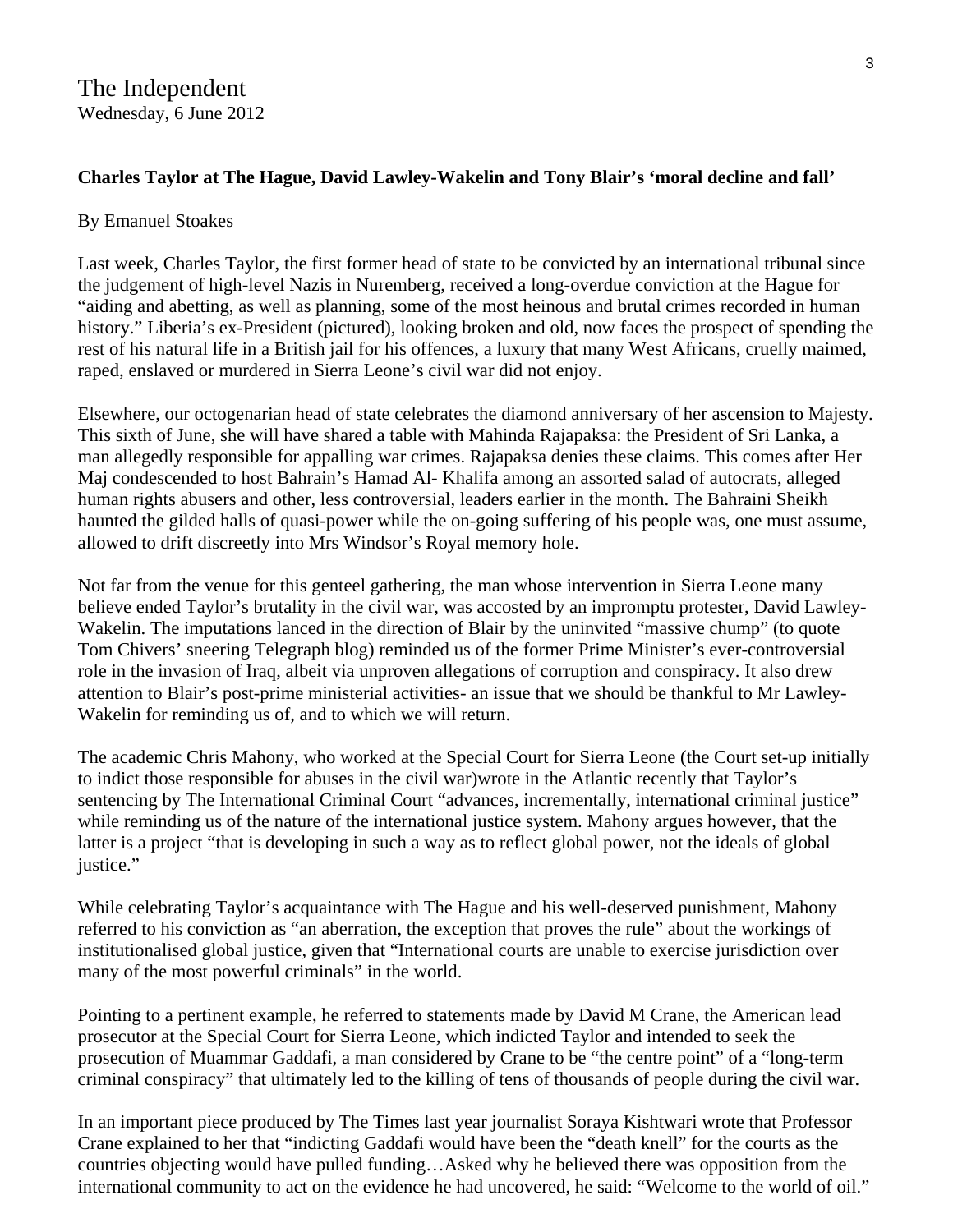This brings us back, aptly, to Tony, 2012. It was during Blair's rapprochement with Gaddafi that this alleged prevention of justice occurred. The "deal in the desert" now seems like typical Blairism: questionable "good intentions" mixed with Realpolitik. As a result a weapons program was defenestrated by Gaddafi, who nonetheless continued mistreat his own people. Britain's entry into Libya lent false respectability to the regime of Muammar the "Mad Dog" and Libyan cash peregrinated in the direction of BP and the London School of Economics. Our credibly alleged role in "extraordinary rendition" followed hard after.

For the greater "good", no doubt, Blair also unctuously sidled up to Egypt's great oppressor Hosni Mubarak, whom he described not long ago as an "immensely courageous" man and a "force for good". Mubarak was last week effectively sentenced to life in prison for multiple crimes committed against his own people(although, as Robert Fisk rightly reminds us, his greater offences –like those of Saddam Hussein during the time he received western support- were not counted in his fateful for verdict political reasons).

Some ineffable "good", one presumes, may be being done by Blair and his crew behind-the-scenes in Kazakhstan, as John Rentoul appeared to speculate in these pages. This, in response to Nick Cohen's recent piece in the Observer concerningthe former Prime Minister'semployment by President Nursultan Nazarbayev, whose regime reportedly "shoots strikers, burns the offices of opposition parties and kills their leaders." Cohen, a Euston Manifesto signatory, trumpeted the millions allegedly paid to Blair by Nazarbayev as the latest dividends of the former Prime Minister's "moral decline and fall." On the face of it, you'd be hard pressed not to agree.

"Excuse me, this man is a war criminal!"Lawley-Wakelin asserted before being bundled out of Leveson last week, another statement with which many would concur–vehemently. But Blair will almost certainly never suffer the fate of Taylor, to whom he cannot be honestly compared; even if Iraq was a war of aggression-"the supreme international crime" to quote American jurors present at the Nuremberg.

Benjamin Ferencz, former chief prosecutor at the latter trials, made a compelling case in 2006 that the invasion of 2003 comfortably fits such a description, something that is hardly a fringe view among legal experts.

It is worthy of note that Ferencz's legal work for the commission that established the International Criminal Court is still considered textbook.

However, for the ICC to actually prosecute individuals suspected of a major international crime, the court requires, generally speaking, significant state co-operation, or jurisdiction afforded it by the United Nations Security Council. Thus, the balance of power in the world being as it is, Blair or Bush will never sit in The Hague, barring some miracle.

Don't be fooled: Charles Taylor's deserving conviction was no watershed for the rule of international law, as necessary and important as it was. In international relations, lamentably, power still maintains its grip on the reins of justice.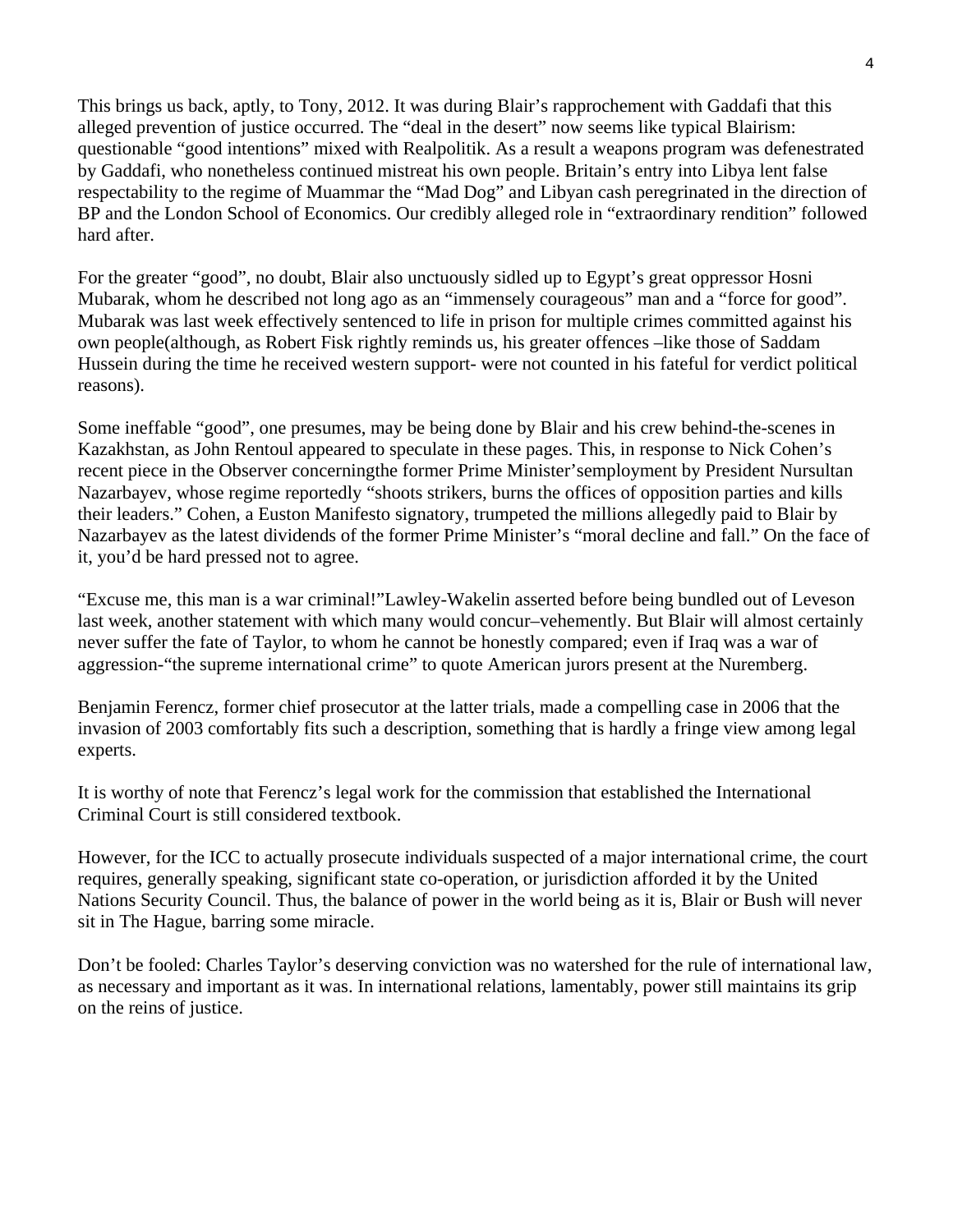## **Liberia: Chief Prosecutor Allays Fears - Says Nation Owes No Liabilities to Sierra Leone**

#### By Peter Quaqua, 5 June 2012

The conviction and sentencing of former Liberian President for aiding and abetting the ruinous war in Sierra Leone has brought trepidations at home since it was proven that the ex-president used Liberian territory and highest public office to foment carnage and mayhem in the sisterly country. Much of the fear had bordered what some skeptics thought would be possible reparations to Sierra Leonean war victims to be underwritten by Taylor, and by extension Liberia. But, according to reports filed by Peter Quaqua from The Hague, Liberians have reason the sigh with relief because it is now made clear that Liberia would not take responsibility for their ex-President's "sins".

The Chief Prosecutor of the UN backed Special Court for Sierra Leone has allayed fears of Liberians that the Country would be made to pay for damages to Sierra Leone following the conviction of their former president, Charles Taylor.

Some Liberian commentators had suggested that the Country would pay reparation to Sierra Leone in the wake of the guilty verdict and sentencing of Mr. Taylor.

But responding to a question shortly after the sentencing judgment of Mr. Taylor in The Hague, Ms. Brenda Hollis said, Liberia has no responsibilities in the case. "It's not Liberia versus Sierra Leone, its Sierra Leone [Prosecutor] versus Charles Gankay Taylor."

She further advised Sierra Leoneans that they should seek apology and reparation from those who hurt them; "that's how the law works," Hollis said. Adding, "Our job was to prosecute; finding compensation for victims is a different program."

The American lawyer however encouraged the Sierra Leone Government and people to take the court document and pursue other ways of bringing relief to victims of the war by seeking, for instance, to freeze Mr. Taylor's assets and get the money to Sierra Leone.

Hollis said the victims of the brutal war in Sierra Leone should not be allowed to beg for the rest of their lives.

"The sentence that was imposed today does not replace amputated limbs. It does not bring back those who were murdered; it does not heal the wounds of those who were victims of sexual violence and does not remove the permanent emotional and psychological and physical scars of those enslaved or recruited as child soldiers."

Charles Taylor was indicted for war crimes and crimes against humanity in Sierra Leone while sitting as president of Liberia. He was convicted on 11 charges of aiding and abetting the rebels who committed heinous crimes in the decade long civil war.

At 64, Taylor got a virtual life sentence of 50 years in prison, but the prosecution has given hint that they might appeal the sentence, suggesting that the judges was lenient. The prosecution earlier asked for 80 years sentence.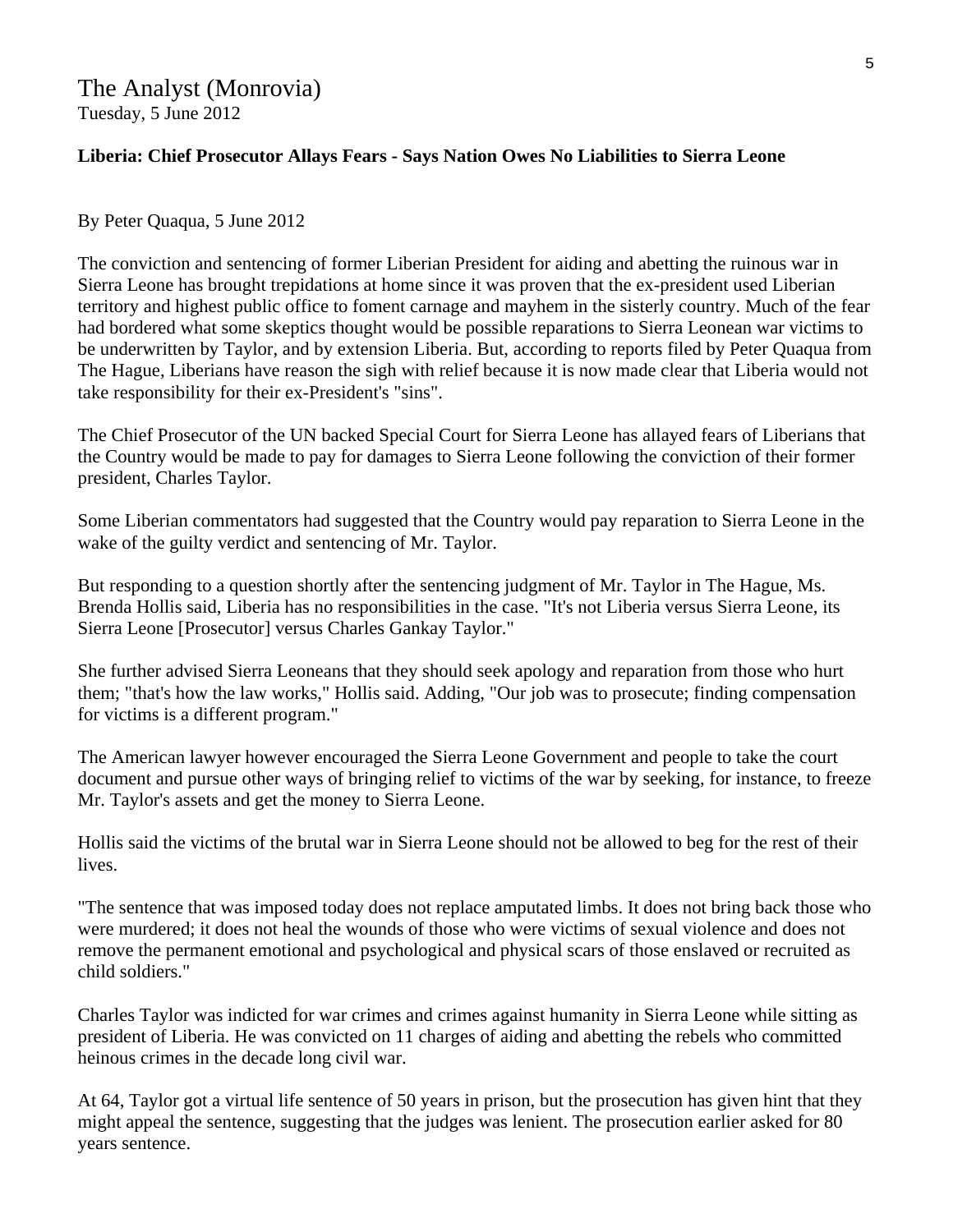Brenda argued, "It is important in our view that those responsible for criminal misconduct on a massive scale are not given a volume discount."

Taylor's lead lawyer, Courtenay Griffiths, restated his conspiratorial theory in the prosecution of his client. Mr. Griffiths thinks the prosecution of Mr. Taylor was selective – a view held by many Liberians.

It will perhaps take prosecutors some public awareness campaign to dismiss the notion that western powers [America and Britain] had their hands behind the sentencing of Charles Taylor.

Chief Prosecutor Brenda Hollis is expected in Liberia this week-end to provide some explanation and a bit of convincing - maybe a lot of convincing to 'change the minds and attitudes' of Liberians over what Courtenay referred to as "the white man's justice." The weak and the poor" he says must stand up for their own justice in Africa.

Meanwhile, Mr. Taylor's defense is also preparing an appeal. Indications are that this process might drag for at least another year or so.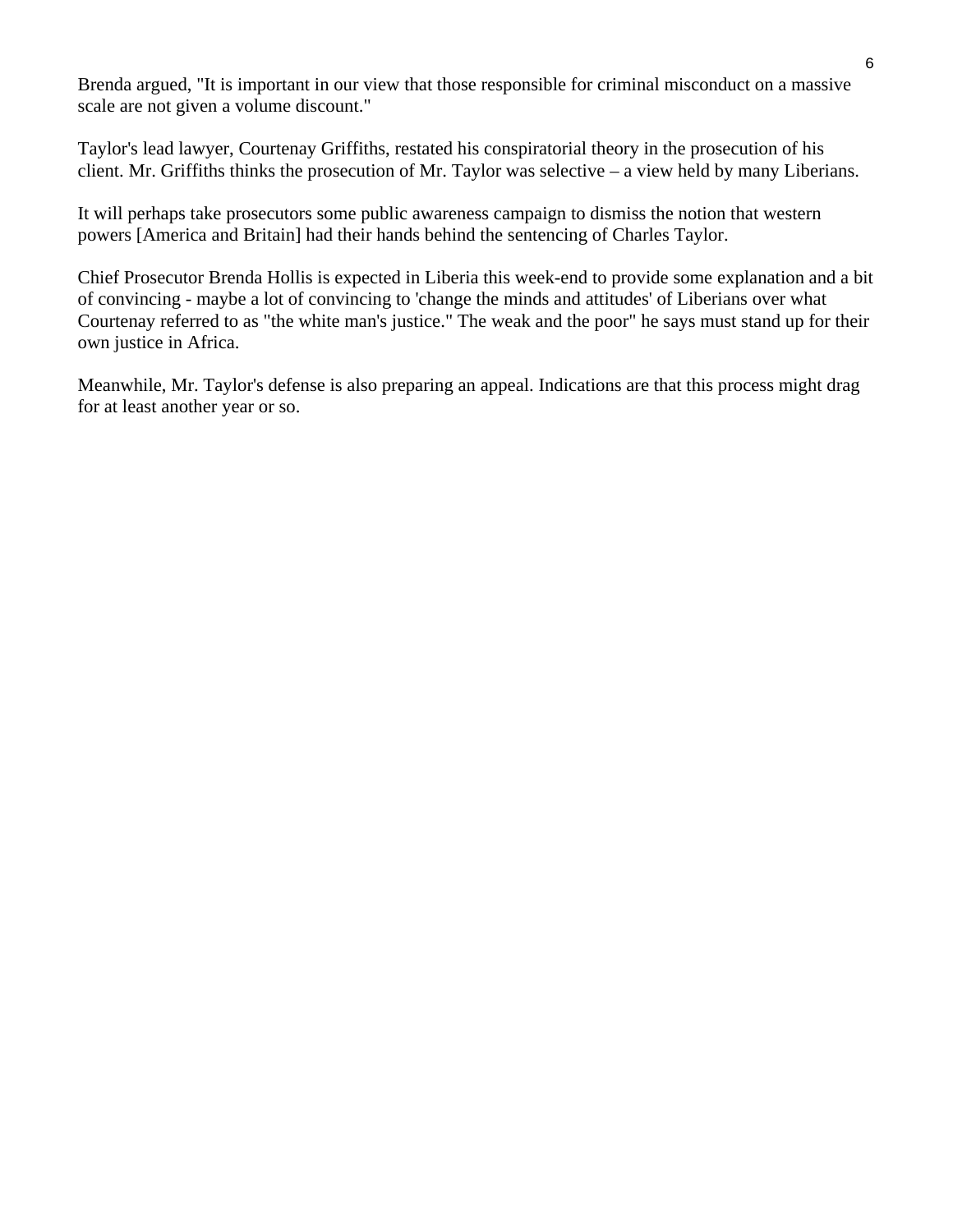# Voice of America Tuesday, 5 June 2012

#### **ICC Prosecutor Urges UN to Consider Sudanese Arrests**

#### Larry Freund

The prosecutor of the International Criminal Court, Luis Moreno-Ocampo, has urged the U.N. Security Council to consider asking countries to arrest Sudanese officials indicted by the court for crimes in Darfur.



*International Criminal Court prosecutor Luis Moreno-Ocampo gestures during a news conference in The Hague, Netherlands, Tuesday Jan. 24, 2012.* 

The International Criminal Court, the ICC, has indicted four Sudanese officials for war crimes in Darfur, including Sudan's President Omar al-Bashir and Defense Minister Abdel Raheem Hussein. But none of the officials have been arrested.

The court's chief prosecutor told the Security Council that carrying out the court's arrest warrants would produce a dramatic change in Darfur and the failure to arrest the four men is a direct challenge to the Security Council's authority.

He said it is not the responsibility of U.N. peacekeepers in Sudan, known as UNAMID, to make the arrests. "Instead, the Council can in due course evaluate other possibilities including asking U.N. member states or regional organizations to execute arrest operations in furtherance of the arrest warrants issued by the International Criminal Court," he said.

Sudan's ambassador, Daffa-Alla Elhag Ali Osman rejected the prosecutor's suggestion, accusing him of ignoring the U.N. Charter. "We condemn and denounce in the strongest terms the recommendations of the prosecutor asking the Security Council to take other legal measures to implement what he calls arrest warrants, and his incitements of the Council to call upon states in this organization and in other regional organizations to do the same," he said.

The representative of the United States, Jeffrey DeLaurentis, said his country is gravely concerned about the situation in Sudan and the role that continuing impunity for crimes committed in Darfur has played in forestalling a just and enduring peace. "We encourage the Council to consider creative approaches and new tools. As members of the Security Council, we can and should review additional steps that can be undertaken to effectuate the ICC's work in Darfur, execute outstanding arrest warrants, and insure compliance by states with relevant international obligations," he said.

At the end of the Security Council discussion, ICC prosecutor Moreno-Ocampo told the Security Council he is putting Sudan's ambassador on notice that by denying the charges against the Sudanese officials, he could also be participating in the crimes. Osman responded the prosecutor's remarks were a violation of political and diplomatic norms, and were the statement of a terrorist.

Rebels in Darfur took up arms in 2003, accusing the government of neglecting the western Sudanese region. The U.N. estimates the conflict has killed about 300,000 people and displaced more than 2.5 million.

The International Criminal Court indicted the Sudanese president for war crimes and crimes against humanity in 2009, saying he masterminded a campaign of murder, rape, and other crimes against civilians in Darfur.